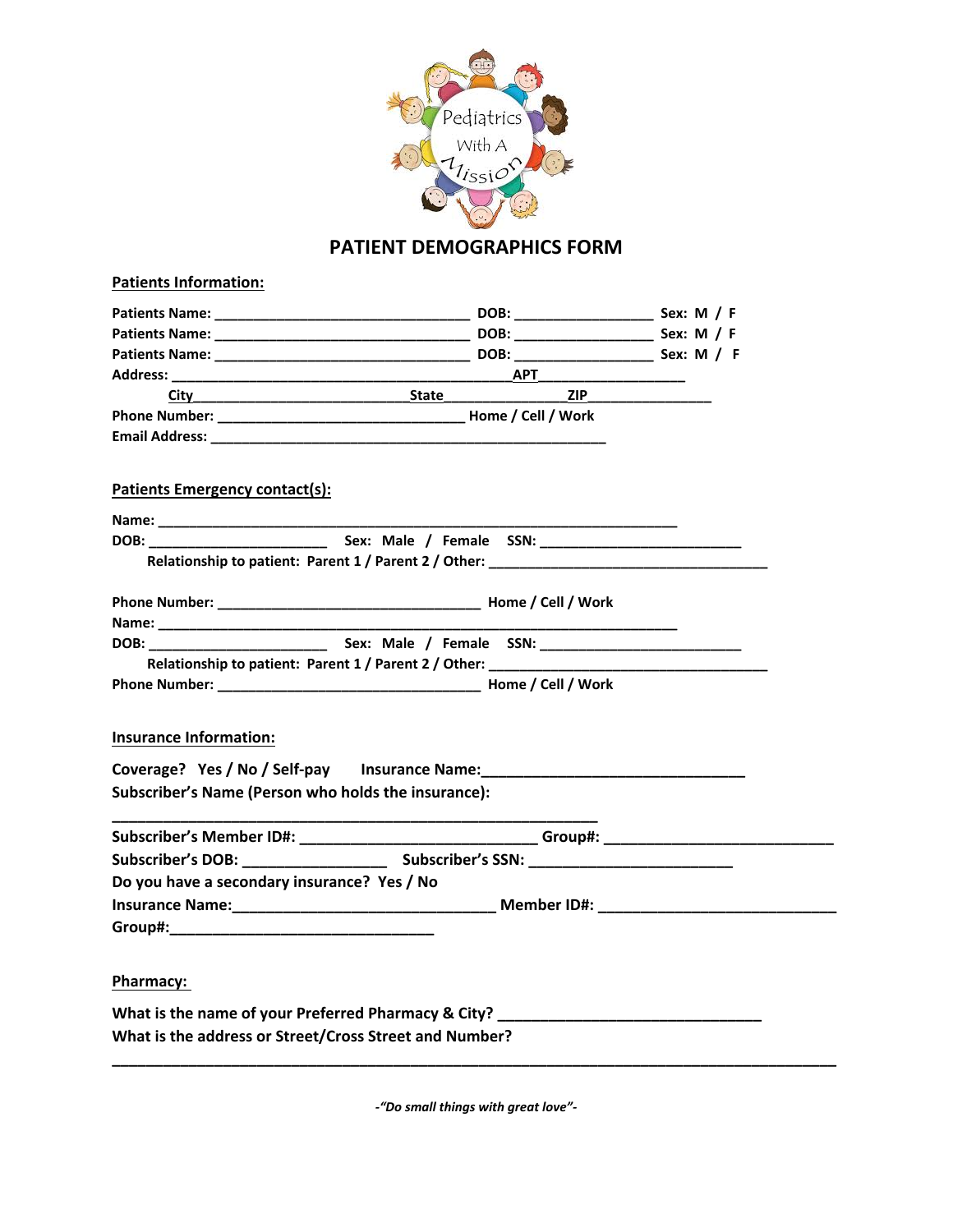

**I, \_\_\_\_\_\_\_\_\_\_\_\_\_\_\_\_\_\_\_\_\_\_\_\_\_\_\_\_\_\_\_\_\_\_\_\_\_\_\_\_\_\_\_, being the parent / legal guardian, authorize Pediatrics with a Mission to provide medical care reasonable by today's standards for:**

**(Patient's full name)**

**Parent / Legal Guardian Printed Name: \_\_\_\_\_\_\_\_\_\_\_\_\_\_\_\_\_\_\_\_\_\_\_\_\_\_\_\_\_\_\_\_\_\_\_\_\_\_\_\_\_\_\_\_\_\_\_\_\_\_\_ Parent / Legal Guardian Signature: \_\_\_\_\_\_\_\_\_\_\_\_\_\_\_\_\_\_\_\_\_\_\_\_\_\_\_\_\_\_\_\_\_\_\_\_\_\_\_\_\_\_\_\_\_\_\_\_\_\_\_\_\_\_\_ Contact Telephone Number: \_\_\_\_\_\_\_\_\_\_\_\_\_\_\_\_\_\_\_\_\_\_\_\_\_\_\_\_\_\_\_\_\_\_\_\_\_\_\_\_\_ Today's Date: \_\_\_\_\_\_\_\_\_\_\_\_\_\_\_\_\_\_\_\_\_\_\_\_\_\_\_\_\_\_\_\_\_**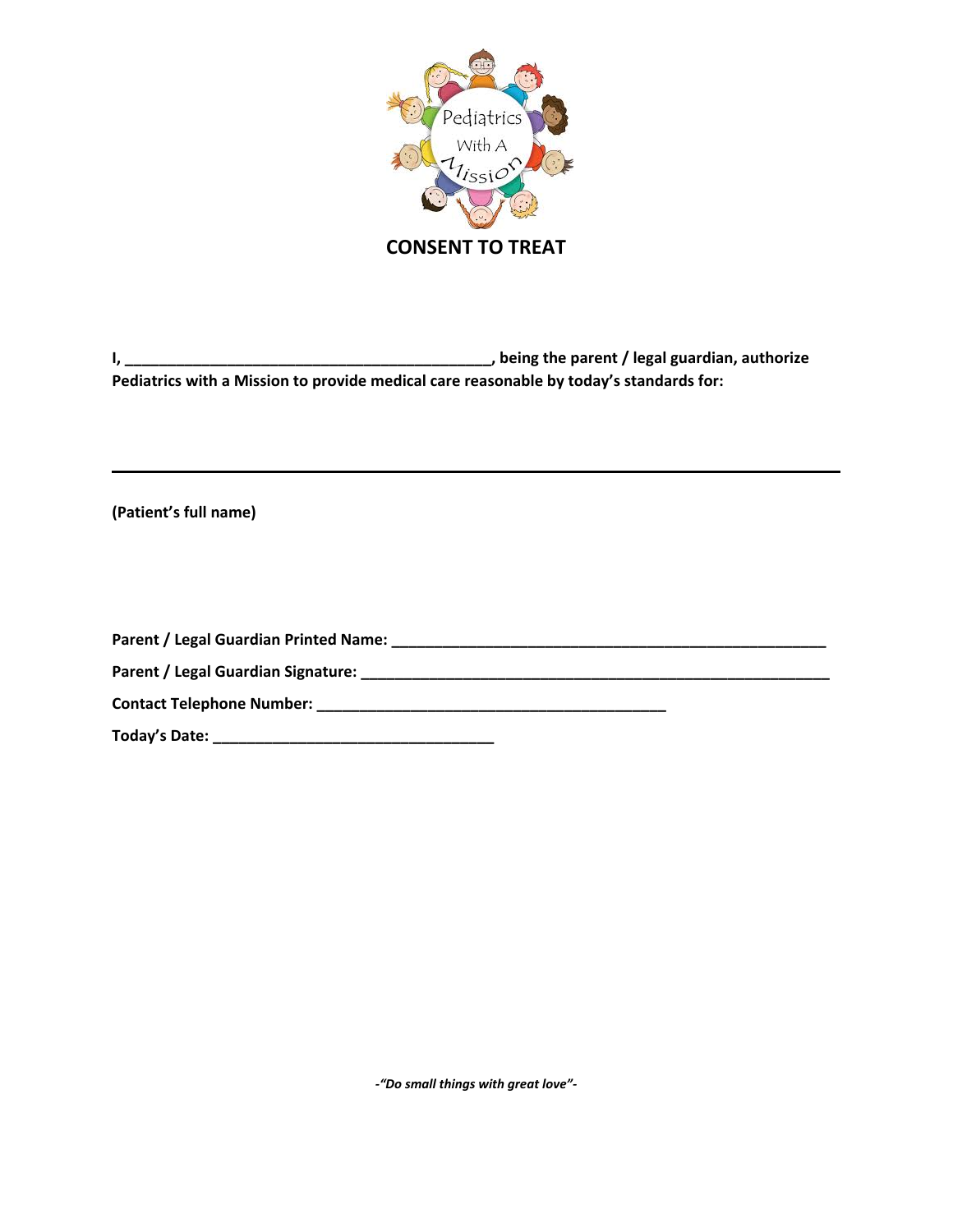

### **ACKNOWLEDGEMENT OF REVIEW OF NOTICE FOR**

## **PRIVACY PRACTICES**

**I have reviewed this office's Notice of Privacy Practices, which explains how my medical information will be used and disclosed. I understand that I am entitled to receive a copy of this document.**

| <b>Signature of Parent / Legal Guardian's</b> | <b>Today's Date</b> |  |  |
|-----------------------------------------------|---------------------|--|--|
| <b>Children's Name:</b>                       | D.O.B               |  |  |
|                                               |                     |  |  |

**Please initial the following for approval of Protected Health Information (PHI) to be communicated to you.**

**\_\_\_\_\_Our practice may use of disclose you child's PHI to contact you by phone, voice mail message or by email for any appointment reminders to the designated phone number or address filled out by you.**

**Our practice MAY NOT use or disclose your child's PHI to contact you by phone** 

**Sign below ONLY if you are declining your Notice of Privacy Practices**

*I acknowledge that I have declined to receive or review the Notice of Privacy Practices offered by Pediatrics with a Mission. I also understand that I do not have to sign this acknowledgement in order for my children to receive treatment by Pediatrics with a Mission***. \_\_\_\_\_\_\_\_\_\_\_\_\_\_\_\_\_\_\_\_\_\_\_\_\_\_\_\_\_\_\_\_\_\_ \_\_\_\_\_\_\_\_\_\_\_\_\_\_\_\_**

**Signature of Parent / Legal Guardian Date**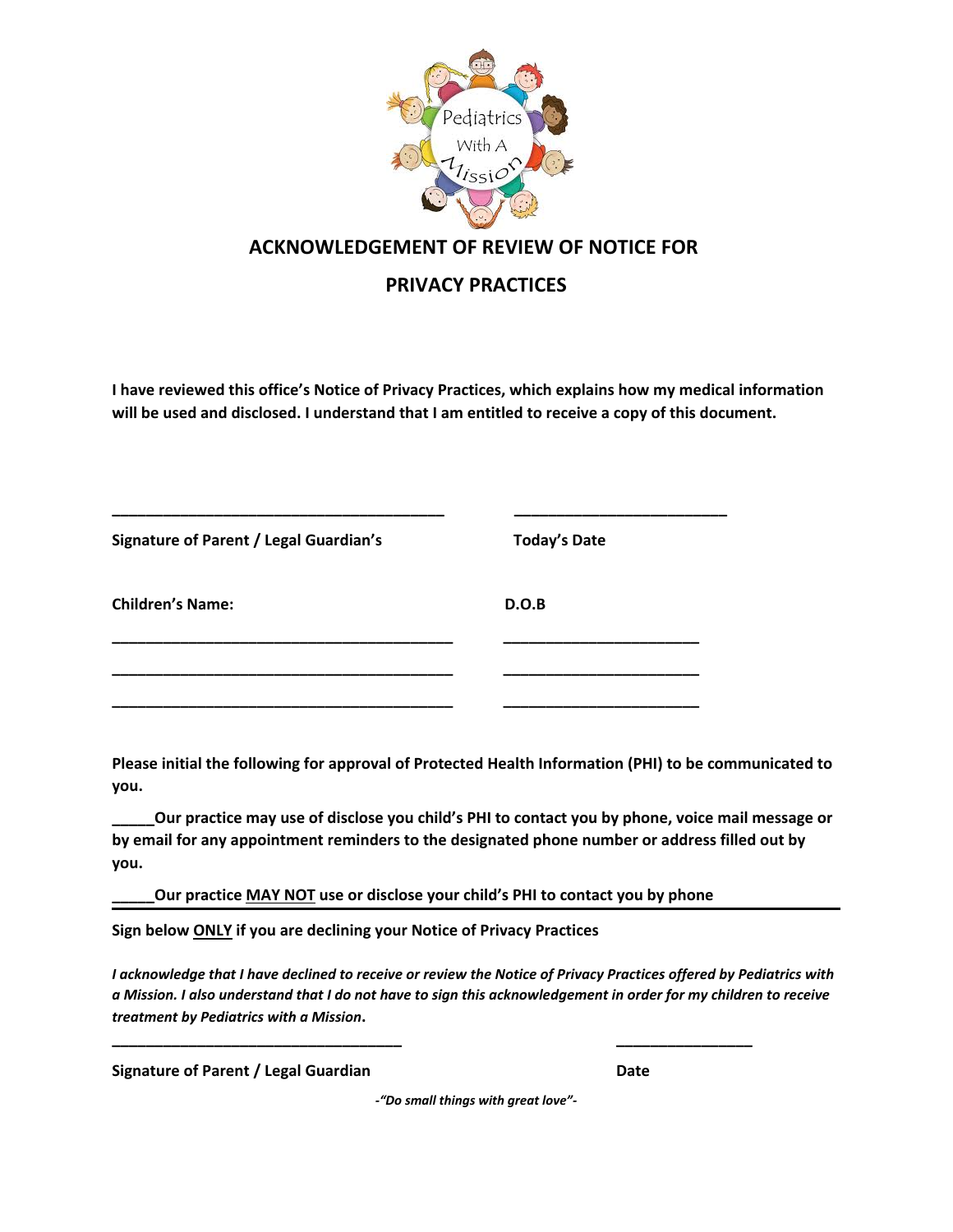

**PAYMENT AGREEMENT**

**To reduce confusion and misunderstanding between our patients and practice, we have adopted the following financial policies. We are dedicated to providing the best possible care and services to you and regard your complete understanding of your financial responsibilities as an essential element of your care and treatment. Unless other arrangements have been made in advance by either you or your health insurance carrier, full payment is due at the time of services. For you convenience we accept Visa and MasterCard.**

**We have made prior arrangement with many insurers and health plans to accept an assignment of benefits. This means that we will bill those plans for which we have an agreement and will only require you to pay the authorized amount at the time of service. This may include amounts deemed to copays, deductible amounts or co-insurance. Amounts paid in office are not a guarantee of payment by insurance's, claims will be submitted to insurance and any balance brought back will be parent or legal guardian's responsibility.** 

#### **Self-Pay**

**Any self-pay patient will be subject to pay full amount due at time of services.** 

**Self-pay Well Child Examination- \$125.00**

**Self-pay Sick- \$80.00**

**Any labs are a separate charge.** 

**I have read and understand the financial policy of the practice and I agree to be bound by its terms. I also understand and agree that the practice may amend such terms from time to time.**

**Print name of patient Contract Contract Contract Contract Contract Contract Contract Contract Contract Contract Contract Contract Contract Contract Contract Contract Contract Contract Contract Contract Contract Contract C** 

**\_\_\_\_\_\_\_\_\_\_\_\_\_\_\_\_\_\_\_\_\_\_\_\_\_\_\_\_\_\_\_\_\_\_\_\_\_\_\_ \_\_\_\_\_\_\_\_\_\_\_\_\_\_\_\_\_\_\_\_\_\_\_\_\_\_\_\_\_**

**\_\_\_\_\_\_\_\_\_\_\_\_\_\_\_\_\_\_\_\_\_\_\_\_\_\_\_\_\_\_\_\_\_\_\_\_\_\_\_ \_\_\_\_\_\_\_\_\_\_\_\_\_\_\_\_\_\_\_\_\_\_\_\_\_\_\_\_\_\_**

**Name of person completing form**  $\blacksquare$  **Relationship to patient**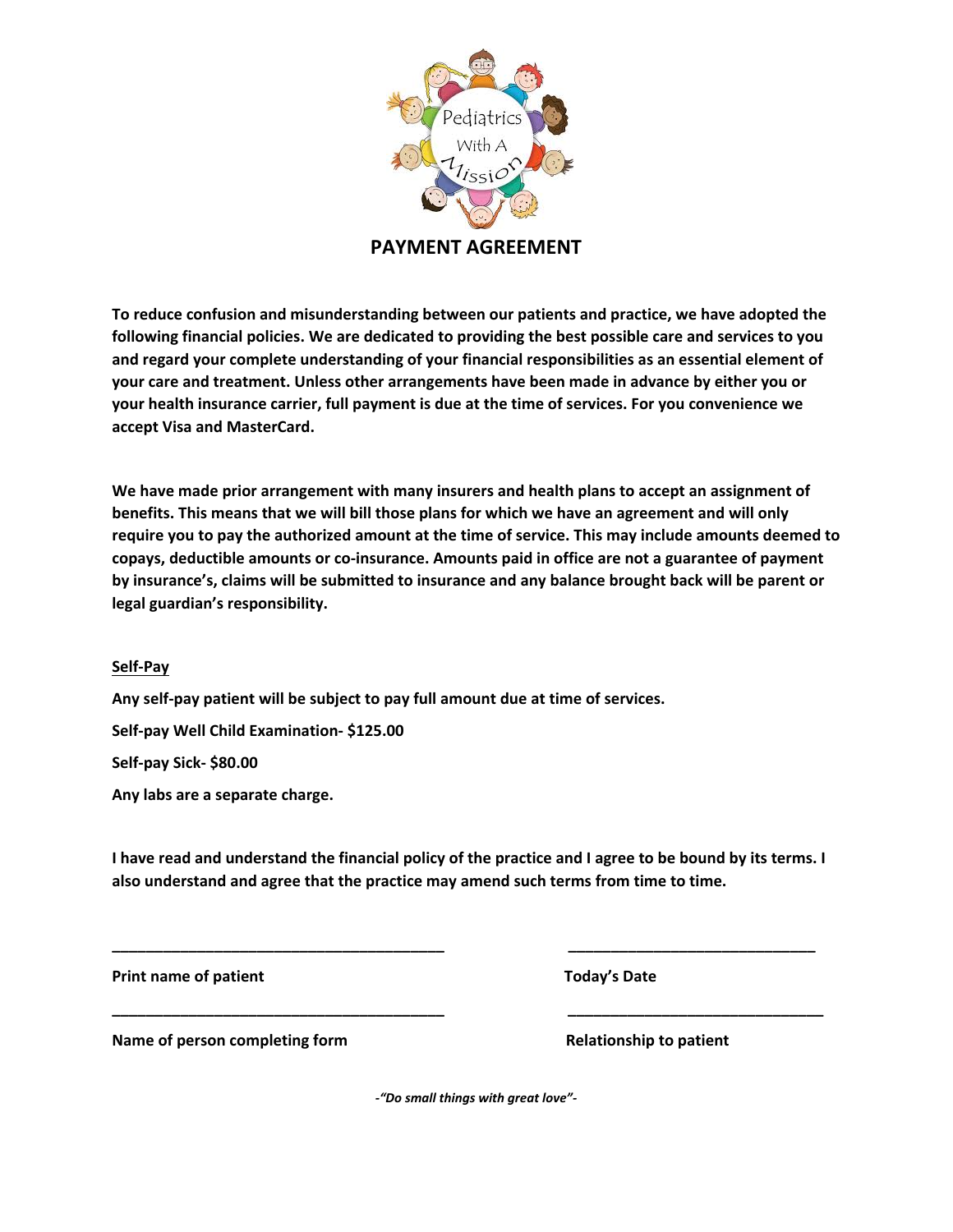

### **CONSENT FOR USE AND DISCLOSURE OF HEALTH**

#### **INFORMATION**

**I hereby permit Pediatrics with a Mission to release and furnish all medical and financial data related to my care that may be necessary now or in the future for purpose of treatment, payment, or healthcare operation to assist with, aid in, or facilitate the collection of data for purposes of utilization review, quality assurance, or medical outcomes evaluation purposes. Such information may be released to insurance companies. HMO's and PPO's managed care organizations contracting with any of the above entities to perform such functions.**

**The Notice of Privacy practices provided by Pediatrics with a Mission provides specific information and complete description of how my personal health information may be used and disclosed. I have the right to review the notice prior to signing this consent. If this consent is revised in the future, you may obtain a revised copy from the office.**

**You have the right to request that this office restrict uses and disclosures of your health information; however, our office is not required to agree to requested restriction. You have the right to revoke this consent in writing, except to the extent that this office has previously taken action in reliance on this consent. Your treatment by this office is conditional upon your signing this consent.**

Patient, Parent or Legal Guardian's Name Today's Date

**\_\_\_\_\_\_\_\_\_\_\_\_\_\_\_\_\_\_\_\_\_\_\_\_\_\_\_\_\_\_\_\_\_\_\_\_\_\_\_\_\_\_\_\_ \_\_\_\_\_\_\_\_\_\_\_\_\_\_\_\_\_\_\_\_\_\_\_\_\_\_\_**

**\_\_\_\_\_\_\_\_\_\_\_\_\_\_\_\_\_\_\_\_\_\_\_\_\_\_\_\_\_\_\_\_\_\_\_\_\_\_\_\_\_\_\_\_ Signature**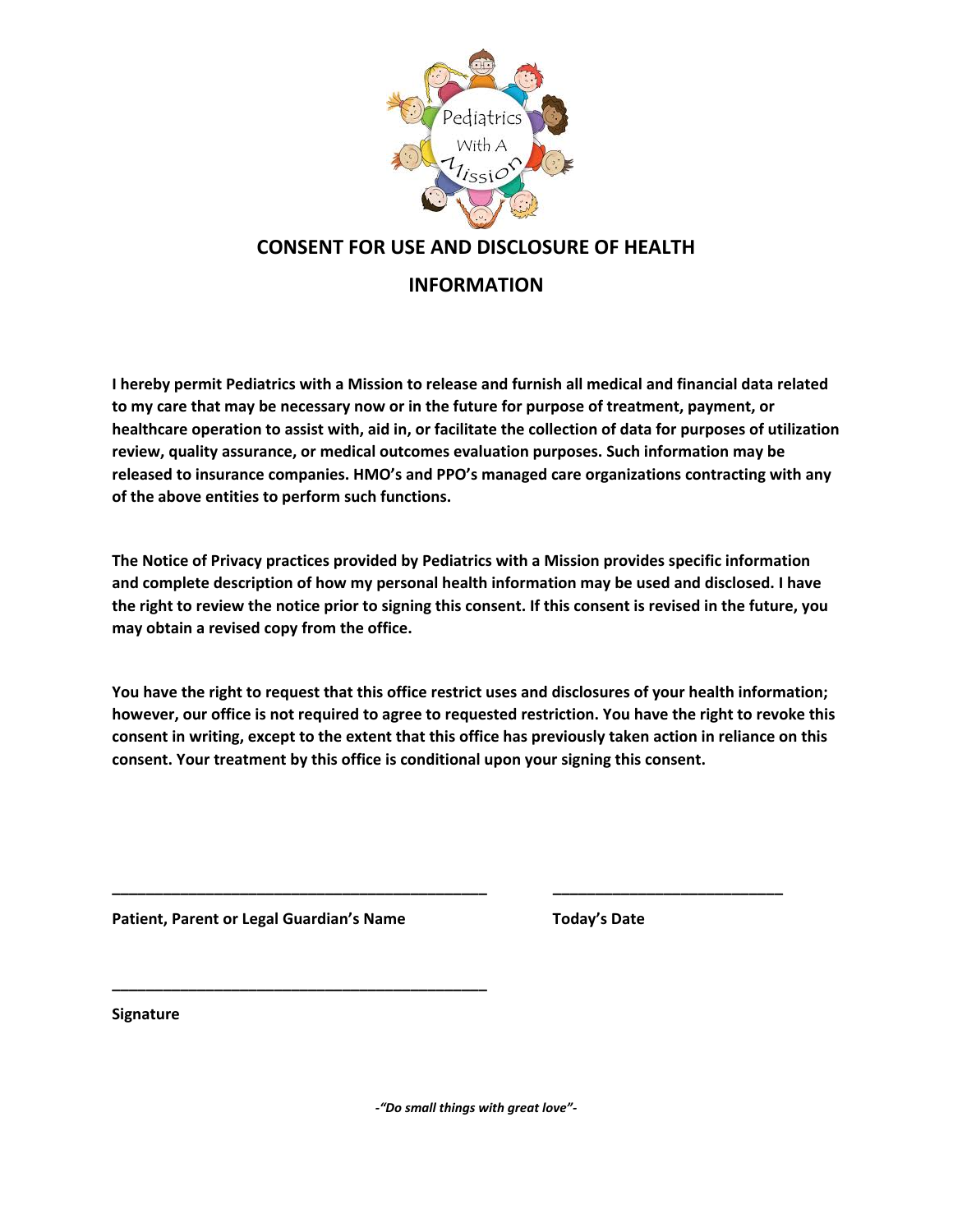

**PATIENT BILL OF RIGHTS**

**Relationship to Policy** 

**Policies of a physician and facility should facilitate the protection of and not contradict these rights.**

**The patient has the right to:**

- **Considerate and respectful care.**
- **Obtain from physician complete and current information regarding his or her diagnosis, treatment and prognosis in terms than can be reasonably understood.**
- **Receive from physician information necessary to give informed consent prior to the start of any procedure or treatment.**
- **Refuse treatment to the extent permitted by law and to be informed of the medical consequences of his or her actions.**
- **Every consideration of privacy regarding his or her own medical care.**
- **Expect all communication and records pertaining to care be treated as confidential.**
- **Expect that within its capacity a physician must make reasonable response to the request of a patient to be treated; the right to be treated.**
- **Obtain information regarding the relationship of the physician to other health care and educational institutions insofar as his or her care is concerned.**
- **Be advised if the physician proposes to do human experimentation affecting his or her care.**
- **Expect reasonable continuity of care. Examine and receive an explanation of his or her bill, regardless of the source of payment.**
- **Know what physician rules and regulations apply to his or her conduct as a patient.**

Patient, Parent or Legal Guardian's Signature Today's Date

*-"Do small things with great love"-*

**\_\_\_\_\_\_\_\_\_\_\_\_\_\_\_\_\_\_\_\_\_\_\_\_\_\_\_\_\_\_\_\_\_\_\_\_\_\_\_\_\_ \_\_\_\_\_\_\_\_\_\_\_\_\_\_\_\_\_\_\_\_\_\_\_\_\_\_\_**